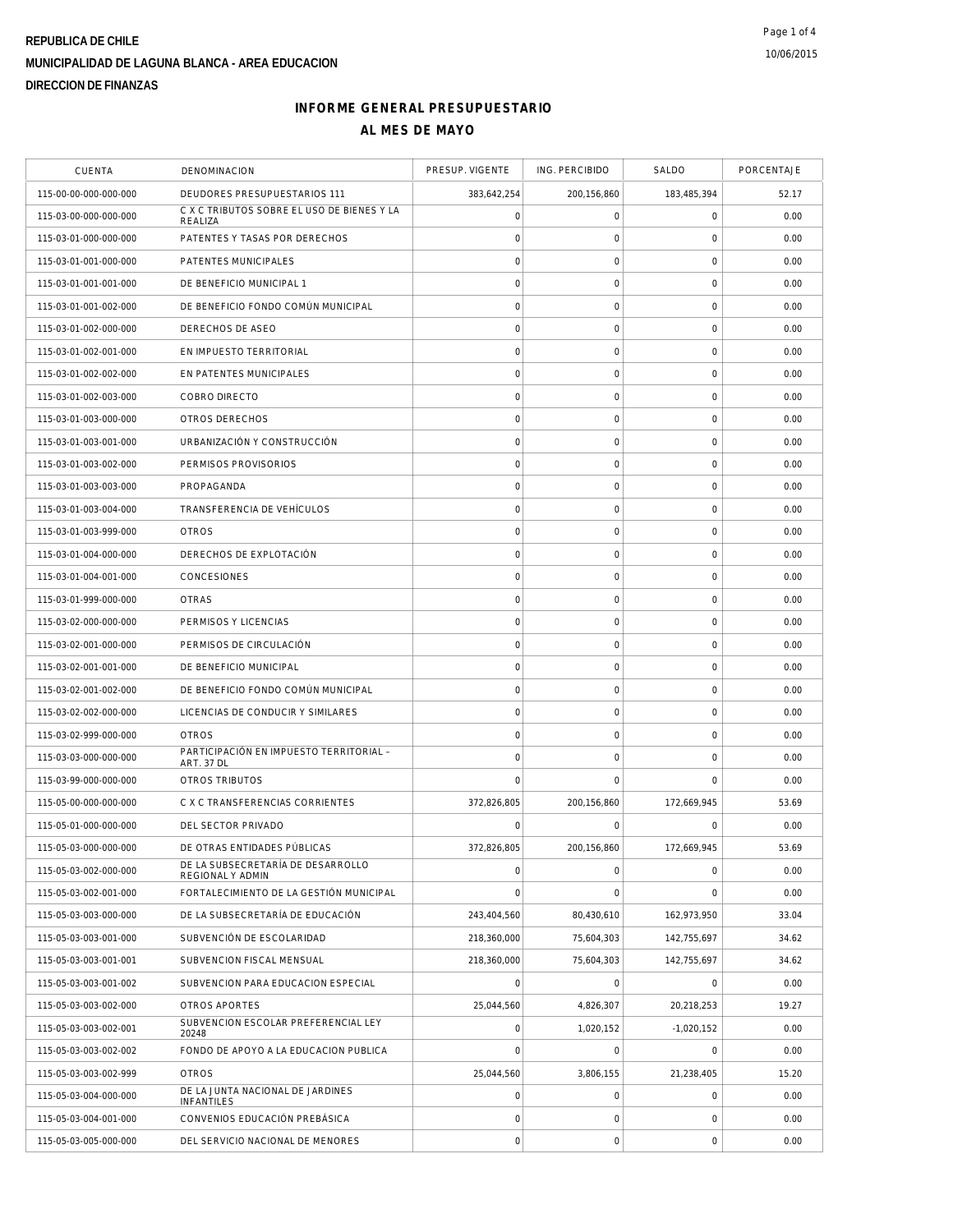# **REPUBLICA DE CHILE MUNICIPALIDAD DE LAGUNA BLANCA - AREA EDUCACION DIRECCION DE FINANZAS**

## **INFORME GENERAL PRESUPUESTARIO AL MES DE MAYO**

| <b>CUENTA</b>         | DENOMINACION                                                 | PRESUP. VIGENTE     | ING. PERCIBIDO      | SALDO               | PORCENTAJE |
|-----------------------|--------------------------------------------------------------|---------------------|---------------------|---------------------|------------|
| 115-05-03-005-001-000 | SUBVENCIÓN MENORES EN SITUACIÓN<br><b>IRREGULAR</b>          | 0                   | 0                   | 0                   | 0.00       |
| 115-05-03-006-000-000 | DEL SERVICIO DE SALUD                                        | $\mathbf 0$         | $\mathbf 0$         | $\mathbf 0$         | 0.00       |
| 115-05-03-006-001-000 | ATENCIÓN PRIMARIA LEY Nº 19.378 ART. 49                      | $\mathbf 0$         | $\mathbf 0$         | $\mathbf 0$         | 0.00       |
| 115-05-03-006-002-000 | APORTES AFECTADOS                                            | $\mathsf{O}\xspace$ | $\mathbf 0$         | $\mathbf 0$         | 0.00       |
| 115-05-03-007-000-000 | DEL TESORO PUBLICO                                           | $\mathbf 0$         | 3,003,472           | $-3,003,472$        | 0.00       |
| 115-05-03-007-004-000 | BONIFICACION ADICIONAL LEY DE INCENTIVO<br>AL RETIRO         | $\mathbf 0$         | 0                   | 0                   | 0.00       |
| 115-05-03-007-999-000 | OTRAS TRANSFERENCIAS CORRIENTES DEL<br><b>TESORO PUBLICO</b> | $\mathbf 0$         | 3,003,472           | $-3.003.472$        | 0.00       |
| 115-05-03-099-000-000 | DE OTRAS ENTIDADES PÚBLICAS                                  | 18,523,543          | 0                   | 18,523,543          | 0.00       |
| 115-05-03-100-000-000 | DE OTRAS MUNICIPALIDADES                                     | $\Omega$            | $\mathbf 0$         | 0                   | 0.00       |
| 115-05-03-101-000-000 | DE LA MUNICIPALIDAD A SERVICIOS<br>INCORPORADOS A SU         | 110,898,702         | 116,722,778         | $-5,824,076$        | 105.25     |
| 115-06-00-000-000-000 | C X C RENTAS DE LA PROPIEDAD                                 | $\mathbf 0$         | 0                   | $\mathbf 0$         | 0.00       |
| 115-06-01-000-000-000 | ARRIENDO DE ACTIVOS NO FINANCIEROS                           | $\circ$             | $\mathsf{O}\xspace$ | $\mathsf{O}\xspace$ | 0.00       |
| 115-06-02-000-000-000 | <b>DIVIDENDOS</b>                                            | $\mathbf 0$         | 0                   | $\mathbf 0$         | 0.00       |
| 115-06-03-000-000-000 | <b>INTERESES</b>                                             | $\mathbf 0$         | $\mathbf 0$         | $\mathbf 0$         | 0.00       |
| 115-06-04-000-000-000 | PARTICIPACIÓN DE UTILIDADES                                  | $\mathbf 0$         | $\mathsf{O}\xspace$ | $\mathbf 0$         | 0.00       |
| 115-06-99-000-000-000 | OTRAS RENTAS DE LA PROPIEDAD                                 | $\mathsf{O}\xspace$ | $\mathsf{O}\xspace$ | $\mathbf 0$         | 0.00       |
| 115-07-00-000-000-000 | C X C INGRESOS DE OPERACIÓN                                  | $\mathbf 0$         | $\mathsf{O}\xspace$ | $\mathbf 0$         | 0.00       |
| 115-07-01-000-000-000 | <b>VENTA DE BIENES</b>                                       | $\mathbf 0$         | 0                   | 0                   | 0.00       |
| 115-07-02-000-000-000 | <b>VENTA DE SERVICIOS</b>                                    | $\mathbf 0$         | $\mathsf{O}\xspace$ | $\mathbf 0$         | 0.00       |
| 115-08-00-000-000-000 | C X C OTROS INGRESOS CORRIENTES                              | 200,000             | $\mathbf 0$         | 200,000             | 0.00       |
| 115-08-01-000-000-000 | RECUPERACIONES Y REEMBOLSOS POR<br>LICENCIAS MÉDICAS         | 200,000             | $\mathsf{O}\xspace$ | 200,000             | 0.00       |
| 115-08-01-001-000-000 | REEMBLOSO ART. 4 LEY 19.345 Y LEY 19.117<br>ART. UNIC        | $\mathbf 0$         | $\mathsf{O}\xspace$ | $\Omega$            | 0.00       |
| 115-08-01-002-000-000 | RECUPERACIONES ART. 12 LEY 18196 Y 19117<br><b>ART UNICO</b> | 200,000             | $\mathsf{O}\xspace$ | 200,000             | 0.00       |
| 115-08-02-000-000-000 | MULTAS Y SANCIONES PECUNIARIAS                               | 0                   | $\mathsf{O}\xspace$ | 0                   | 0.00       |
| 115-08-02-001-000-000 | MULTAS - DE BENEFICIO MUNICIPAL                              | 0                   | 0                   | 0                   | 0.00       |
| 115-08-02-002-000-000 | MULTAS ART. 14, Nº 6, LEY Nº 18.695 - DE<br><b>BENEFICIO</b> | $\mathsf{O}\xspace$ | $\mathsf{O}\xspace$ | $\mathbf 0$         | 0.00       |
| 115-08-02-003-000-000 | MULTAS LEY DE ALCOHOLES - DE BENEFICIO<br><b>MUNICIPAL</b>   | $\circ$             | $\mathbf 0$         | $\mathbf 0$         | 0.00       |
| 115-08-02-004-000-000 | MULTAS LEY DE ALCOHOLES - DE BENEFICIO<br><b>SERVICIOS D</b> | $\mathsf{O}\xspace$ | $\mathsf{O}\xspace$ | $\mathbf 0$         | 0.00       |
| 115-08-02-005-000-000 | REGISTRO DE MULTAS DE TRÁNSITO NO<br>PAGADAS - DE BEN        | $\mathbf 0$         | $\mathsf{O}\xspace$ | $\mathbf 0$         | 0.00       |
| 115-08-02-006-000-000 | REGISTRO DE MULTAS DE TRÁNSITO NO<br>PAGADAS - DE BEN        | $\mathbf 0$         | $\mathbf 0$         | 0                   | 0.00       |
| 115-08-02-007-000-000 | MULTAS JUZGADO DE POLICÍA LOCAL - DE<br><b>BENEFICIO OTR</b> | $\mathbf 0$         | $\mathsf O$         | $\mathbf 0$         | 0.00       |
| 115-08-02-008-000-000 | <b>INTERESES</b>                                             | $\mathbf 0$         | $\mathbf 0$         | $\mathbf 0$         | 0.00       |
| 115-08-03-000-000-000 | PARTICIPACIÓN DEL FONDO COMÚN MUNICIPAL<br>- ART. 38         | $\circ$             | $\mathbf 0$         | $\mathbf 0$         | 0.00       |
| 115-08-03-001-000-000 | PARTICIPACIÓN ANUAL EN EL TRIENIO<br>CORRESPONDIENTE         | $\circ$             | $\mathsf{O}\xspace$ | $\mathbf 0$         | 0.00       |
| 115-08-03-002-000-000 | POR MENORES INGRESOS PARA GASTOS DE<br>OPERACIÓN AJUS        | $\circ$             | $\mathsf{O}\xspace$ | $\mathbf 0$         | 0.00       |
| 115-08-04-000-000-000 | <b>FONDOS DE TERCEROS</b>                                    | $\circ$             | $\mathbf 0$         | $\mathbf 0$         | 0.00       |
| 115-08-04-001-000-000 | ARANCEL AL REGISTRO DE MULTAS DE<br>TRÁNSITO NO PAGAD        | $\mathbf 0$         | 0                   | $\mathbf 0$         | 0.00       |
| 115-08-04-999-000-000 | OTROS FONDOS DE TERCEROS                                     | $\circ$             | $\mathsf{O}\xspace$ | $\mathbf 0$         | 0.00       |
| 115-08-99-000-000-000 | <b>OTROS</b>                                                 | $\circ$             | $\mathbf 0$         | $\mathbf 0$         | 0.00       |
| 115-08-99-001-000-000 | DEVOLUCIONES Y REINTEGROS NO<br>PROVENIENTES DE IMPUE        | $\mathsf{O}\xspace$ | $\mathsf O$         | $\mathbf 0$         | 0.00       |
| 115-08-99-999-000-000 | <b>OTROS</b>                                                 | $\circ$             | $\mathsf{O}\xspace$ | $\mathbf 0$         | 0.00       |
| 115-10-00-000-000-000 | C X C VENTA DE ACTIVOS NO FINANCIEROS                        | $\mathbf 0$         | 0                   | 0                   | 0.00       |
| 115-10-01-000-000-000 | <b>TERRENOS</b>                                              | $\circ$             | $\mathsf{O}\xspace$ | $\mathbf 0$         | 0.00       |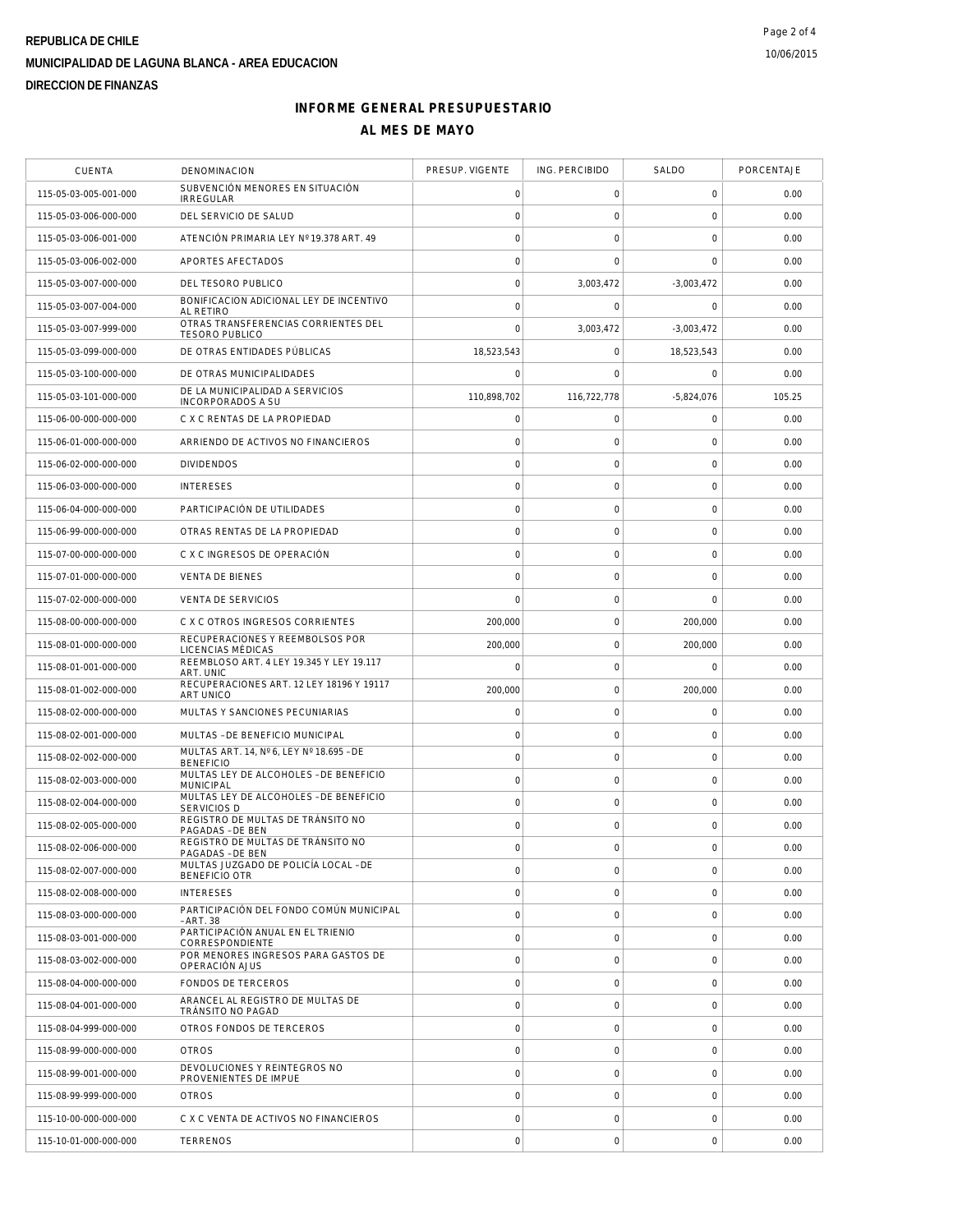# **REPUBLICA DE CHILE MUNICIPALIDAD DE LAGUNA BLANCA - AREA EDUCACION DIRECCION DE FINANZAS**

## **INFORME GENERAL PRESUPUESTARIO AL MES DE MAYO**

| <b>CUENTA</b>         | DENOMINACION                                          | PRESUP. VIGENTE     | ING. PERCIBIDO      | SALDO               | PORCENTAJE |
|-----------------------|-------------------------------------------------------|---------------------|---------------------|---------------------|------------|
| 115-10-02-000-000-000 | <b>EDIFICIOS</b>                                      | 0                   | 0                   | 0                   | 0.00       |
| 115-10-03-000-000-000 | <b>VEHÍCULOS</b>                                      | $\mathbf 0$         | $\mathsf O$         | $\mathbf 0$         | 0.00       |
| 115-10-04-000-000-000 | MOBILIARIO Y OTROS                                    | $\mathbf 0$         | $\mathsf{O}\xspace$ | $\mathbf 0$         | 0.00       |
| 115-10-05-000-000-000 | MÁQUINAS Y EQUIPOS                                    | $\mathsf{O}\xspace$ | $\mathsf O$         | 0                   | 0.00       |
| 115-10-06-000-000-000 | EQUIPOS INFORMÁTICOS                                  | $\mathbf 0$         | $\mathsf O$         | $\mathsf{O}\xspace$ | 0.00       |
| 115-10-07-000-000-000 | PROGRAMAS INFORMÁTICOS                                | $\mathbf 0$         | $\mathsf O$         | $\mathbf 0$         | 0.00       |
| 115-10-99-000-000-000 | OTROS ACTIVOS NO FINANCIEROS                          | $\mathsf{O}\xspace$ | $\mathsf{O}\xspace$ | $\mathbf 0$         | 0.00       |
| 115-11-00-000-000-000 | C X C VENTAS DE ACTIVOS FINANCIEROS                   | $\mathbf 0$         | $\mathsf{O}\xspace$ | $\mathbf 0$         | 0.00       |
| 115-11-01-000-000-000 | VENTA O RESCATE DE TÍTULOS Y VALORES                  | $\mathbf 0$         | $\mathsf{O}\xspace$ | $\mathbf 0$         | 0.00       |
| 115-11-01-001-000-000 | DEPÓSITOS A PLAZO                                     | $\mathbf 0$         | $\mathsf O$         | $\mathsf{O}\xspace$ | 0.00       |
| 115-11-01-003-000-000 | CUOTAS DE FONDOS MUTUOS                               | $\mathbf 0$         | 0                   | 0                   | 0.00       |
| 115-11-01-005-000-000 | LETRAS HIPOTECARIAS                                   | $\mathbf 0$         | $\mathsf{O}\xspace$ | $\mathsf{O}\xspace$ | 0.00       |
| 115-11-01-999-000-000 | <b>OTROS</b>                                          | $\mathsf{O}\xspace$ | 0                   | $\mathsf{O}\xspace$ | 0.00       |
| 115-11-02-000-000-000 | VENTA DE ACCIONES Y PARTICIPACIONES DE<br>CAPITAL     | $\mathbf 0$         | $\mathsf O$         | $\mathbf 0$         | 0.00       |
| 115-11-99-000-000-000 | OTROS ACTIVOS FINANCIEROS                             | $\circ$             | $\mathsf{O}\xspace$ | $\mathbf 0$         | 0.00       |
| 115-12-00-000-000-000 | C X C RECUPERACIÓN DE PRÉSTAMOS                       | $\mathsf{O}\xspace$ | $\mathsf O$         | 0                   | 0.00       |
| 115-12-02-000-000-000 | <b>HIPOTECARIOS</b>                                   | $\mathbf 0$         | $\mathsf{O}\xspace$ | $\mathbf 0$         | 0.00       |
| 115-12-06-000-000-000 | POR ANTICIPOS A CONTRATISTAS                          | $\mathbf 0$         | $\mathsf{O}\xspace$ | $\mathsf{O}\xspace$ | 0.00       |
| 115-12-07-000-000-000 | POR ANTICIPOS POR CAMBIO DE RESIDENCIA                | $\mathsf{O}\xspace$ | $\mathsf{O}\xspace$ | $\mathsf{O}\xspace$ | 0.00       |
| 115-12-09-000-000-000 | POR VENTAS A PLAZO                                    | $\circ$             | $\mathsf{O}\xspace$ | $\mathbf 0$         | 0.00       |
| 115-12-10-000-000-000 | INGRESOS POR PERCIBIR                                 | $\mathbf 0$         | $\mathsf O$         | $\mathbf 0$         | 0.00       |
| 115-13-00-000-000-000 | C X C TRANSFERENCIAS PARA GASTOS DE<br>CAPITAL        | $\mathbf 0$         | $\mathsf O$         | $\mathsf{O}\xspace$ | 0.00       |
| 115-13-01-000-000-000 | DEL SECTOR PRIVADO                                    | $\circ$             | $\mathsf O$         | 0                   | 0.00       |
| 115-13-01-001-000-000 | DE LA COMUNIDAD - PROGRAMA PAVIMENTOS<br>PARTICIPATIV | $\circ$             | $\mathsf{O}\xspace$ | $\mathbf 0$         | 0.00       |
| 115-13-01-999-000-000 | <b>OTRAS</b>                                          | $\mathbf 0$         | $\mathsf{O}\xspace$ | $\mathsf{O}\xspace$ | 0.00       |
| 115-13-03-000-000-000 | DE OTRAS ENTIDADES PÚBLICAS                           | $\mathbf 0$         | $\mathsf O$         | $\mathbf 0$         | 0.00       |
| 115-13-03-002-000-000 | DE LA SUBSECRETARÍA DE DESARROLLO<br>REGIONAL Y ADMIN | $\mathbf 0$         | $\mathsf O$         | $\mathbf 0$         | 0.00       |
| 115-13-03-002-001-000 | PROGRAMA MEJORAMIENTO URBANO Y<br>EQUIPAMIENTO COMUNA | $\mathsf{O}\xspace$ | $\mathsf O$         | 0                   | 0.00       |
| 115-13-03-002-002-000 | PROGRAMA MEJORAMIENTO DE BARRIOS                      | $\mathbf 0$         | $\mathsf{O}\xspace$ | 0                   | 0.00       |
| 115-13-03-004-000-000 | DE LA SUBSECRETARÍA DE EDUCACIÓN                      | $\mathbf 0$         | $\mathbf 0$         | $\mathbf 0$         | 0.00       |
| 115-13-03-004-001-000 | OTROS APORTES                                         | $\mathsf{O}\xspace$ | $\boldsymbol{0}$    | $\mathsf{O}\xspace$ | 0.00       |
| 115-13-03-005-000-000 | DEL TESORO PÚBLICO                                    | $\circ$             | $\mathbf 0$         | $\mathbf 0$         | 0.00       |
| 115-13-03-005-001-000 | PATENTES MINERAS LEY N° 19.143                        | $\mathbf 0$         | $\mathsf O$         | $\mathbf 0$         | 0.00       |
| 115-13-03-099-000-000 | DE OTRAS ENTIDADES PÚBLICAS                           | $\mathsf{O}\xspace$ | $\mathsf O$         | $\mathsf 0$         | 0.00       |
| 115-14-00-000-000-000 | ENDEUDAMIENTO                                         | $\mathsf{O}\xspace$ | 0                   | $\mathsf 0$         | 0.00       |
| 115-14-01-000-000-000 | ENDEUDAMIENTO INTERNO                                 | $\mathbf 0$         | $\mathsf{O}\xspace$ | $\mathsf 0$         | 0.00       |
| 115-14-01-002-000-000 | EMPRÉSTITOS                                           | $\mathbf 0$         | $\mathsf O$         | $\mathbf 0$         | 0.00       |
| 115-14-01-003-000-000 | CRÉDITOS DE PROVEEDORES                               | $\mathbf 0$         | $\mathsf O$         | $\mathbf 0$         | 0.00       |
| 115-15-00-000-000-000 | SALDO INICIAL DE CAJA                                 | 10,615,449          | $\mathsf{O}\xspace$ | 10,615,449          | 0.00       |